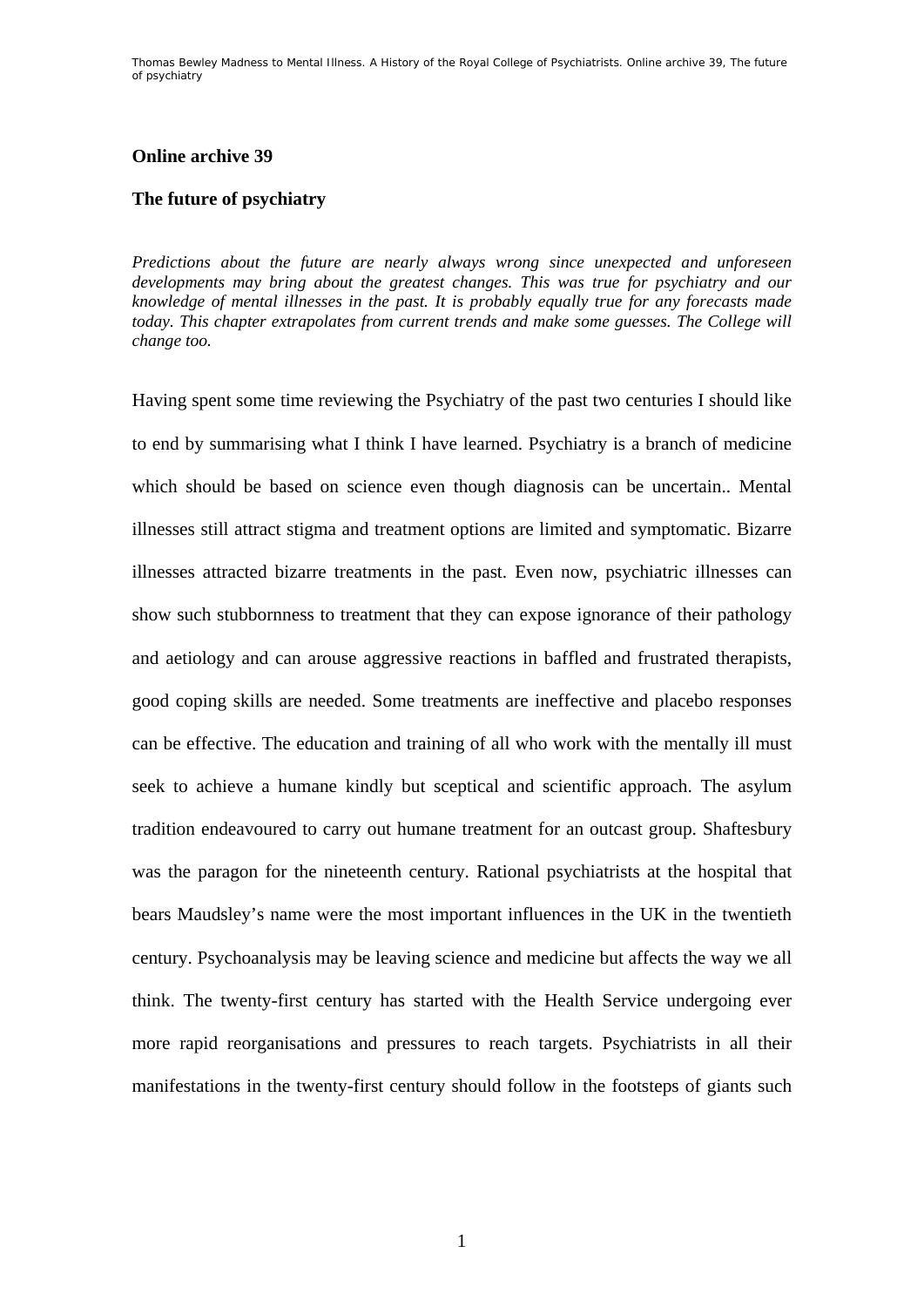Thomas Bewley *Madness to Mental Illness. A History of the Royal College of Psychiatrists*. Online archive 39, *The future of psychiatry*

as Shaftesbury, Crichton-Browne and Maudsley in the nineteenth century and Mapother, Lewis and their followers in the twentieth.

## **THE FUTURE OF PSYCHIATRY**

It is risky to make predictions about the future. Past experience suggests that the further one looks ahead the more likely one is to be wrong. The founders of the Association in 1841 expected that the development of asylums with a new approach to the treatment of the mentally ill would lead to cures, but this did not occur. It is as difficult today as it was for them to forecast future developments. Few of the advances which have occurred in the past 200 years were foreseen, whether it was the use of malaria and then penicillin to treat cerebral syphilis, the accidental discoveries of drugs which could modify some of the more disabling symptoms of severe forms of mental illness or the development of measures to evaluate psychotherapeutic and other treatments. There have been gains in our understanding of mental ill health, but they have not yet been of a kind to justify hopes of a 'breakthrough' which would provide a cure for schizophrenia, an effective means of preventing severe depressive illnesses nor a quick remedy for severe obsessional neuroses. There is no reliable or effective way of dealing with the least explicable behaviours (such as serial sexual murder of children). Research must remain the first concern, though there is room for more extensive application of present knowledge.

Twenty years ago Sir Aubrey Lewis gave his views about the future of Psychiatry and they remain cogent today. Psychiatry benefits from advances in other fields of science and medicine. It is reasonable to expect that as general paralysis of the insane (GPI) has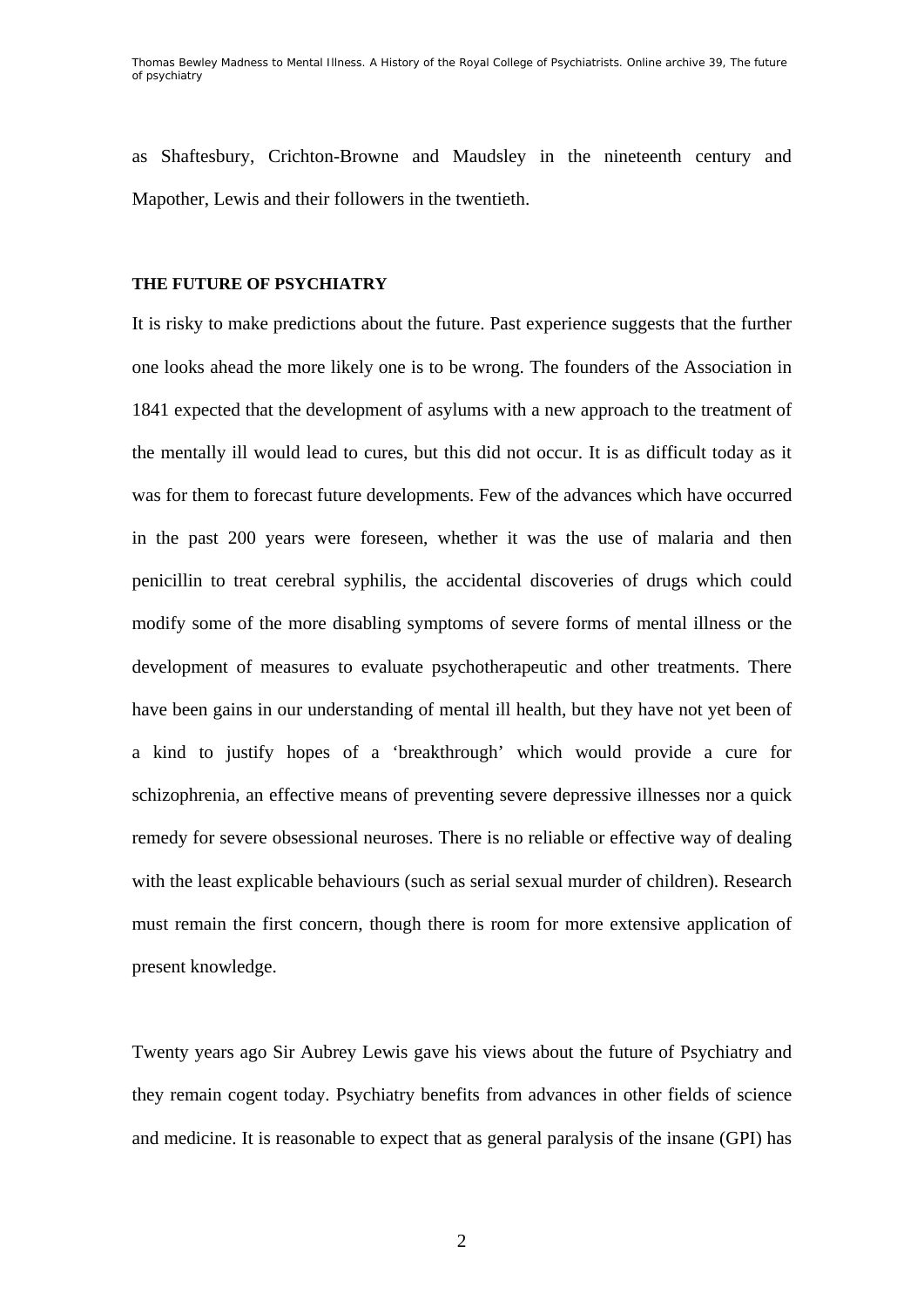become a rarity other forms of mental illness which are expressions of cerebral disease will similarly fade away, with relevant advances in therapeutics. Much research will be concentrated on the study of metabolic anomalies underlying some mental illnesses; the range of some 'functional' disorders will doubtless continue to be subject to attrition should their somatic pathology be uncovered. The advances in genetics, which have cast light on Downs Syndrome and the inborn enzyme deficiencies associated with defect such as phenylketonuria, will be carried further. The application of increased knowledge of the genetic code whereby particular syndromes are transmitted, and ways of altering it, will possibly some day permit more radical prevention. The psychological elements in the causation and treatment of illnesses that have a physical pathology should become better understood. Further steps should have been taken towards a unitary description and interpretation of vital phenomena in place of distinguishing between 'organic' and 'functional', or 'somatic' and 'psychological'. The concepts and terms of psychology should move closer to those of neurophysiology, and more will be known about the chemical and electrical happenings in the nervous system which are responsible for wakefulness, awareness of hunger, memory, sexual behaviour, and many other psychological phenomena.

There needs to be more selective use of drugs. The present enthusiasm for drugs credited with anti-depressant, anti-schizophrenic, or tension reducing effects will probably have been succeeded by a more sober appraisal of drugs for the administration of which the indications will be narrow and precise. The computer should lead to further developments in the production and use of powerful methods of statistical analysis which, in competent hands, should advance abnormal psychology. There should be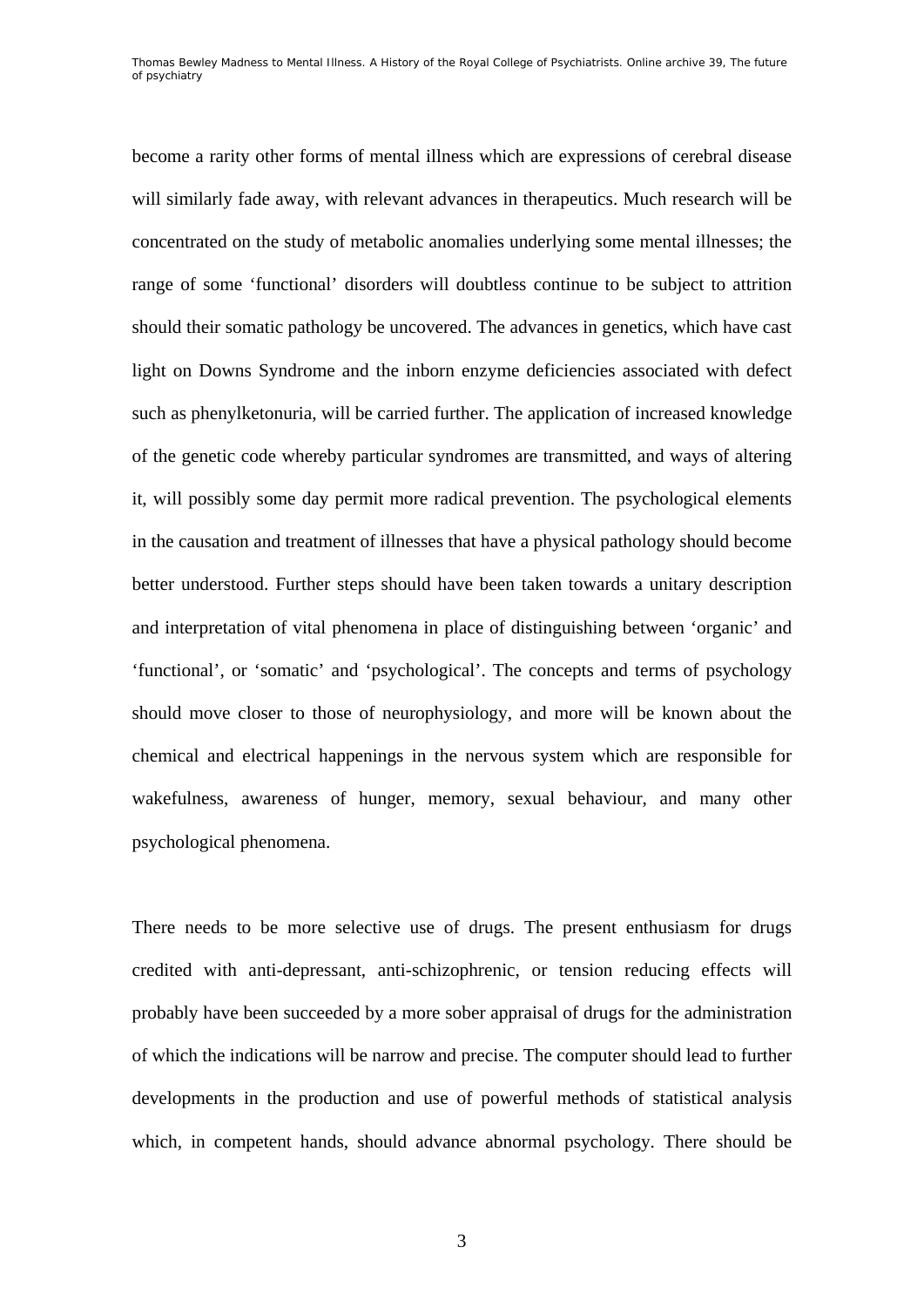further changes in psychopathology and psychotherapy. The ambiguities of psychoanalytic theory and its interpretations will have been checked by experiment, and its details and concepts brought into line with the findings of experimental and comparative psychology on the one hand and neurophysiology on the other. Psychopathology should continue to be more tightly expressed and more directly related to systematic observation. Sociological studies should continue to contribute to better understanding of the social causes and manifestations of mental illness, as well as to its treatment. Better methods of prenatal and natal care and upbringing may have manifest preventive value. Psychotherapy will continue to move towards attainment of its aims – a solid theoretical foundation, and communicable methods and techniques which have a well-documented efficacy, well-understood indications for use, and practical applicability to the majority of those who need them. We should expect more shorter methods of treatment, less comprehensive optimism, and better experimental underpinning.

Whether psychiatrists will have extended or narrowed their scope in dealing with social deviation remains arguable. If the course of events in the last half-century is a guide, they will be asked more and more to deal with criminals, turbulent and disturbed adolescents, and other people who offend against the social canons. Unless psychiatrists can demonstrate that the psychiatric approach to 'psychopathic disorder' and kindred troubles is more efficacious than that of any other professional discipline, it is possible that sociologists (pure and applied) will hold the field, rather than psychiatrists or, for that matter, psychologists. There will be continuing efforts to combat the fear and misunderstanding which colour people's notions of mental illness. In this, and other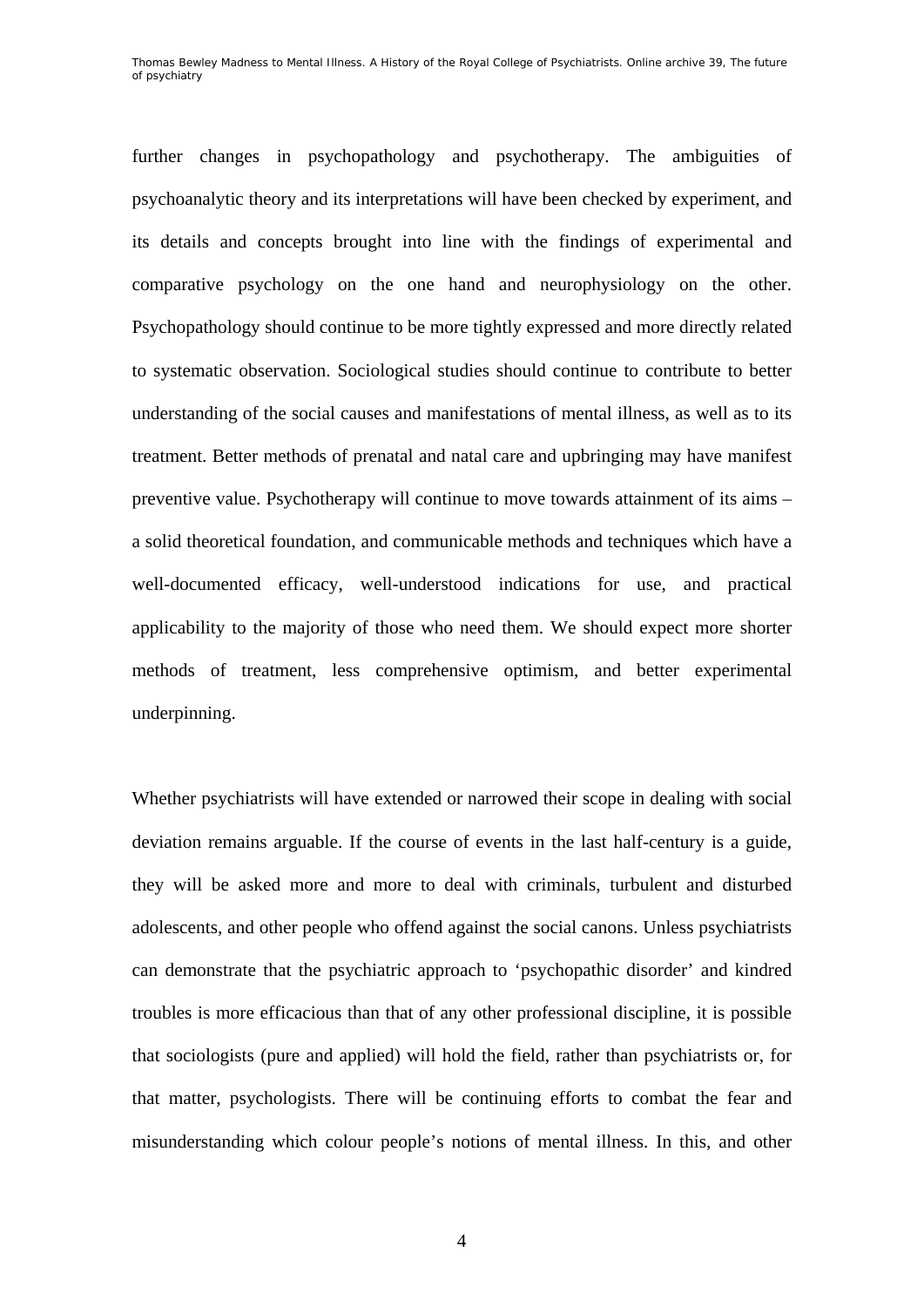measures that are still experimental, it should eventually be an accepted requirement that means of evaluating the efficacy of any new procedure should be built-in when the project is planned. What is appropriate today for new drugs might become appropriate for new laws bearing on mental illness and defect, and for new social arrangements designed to ameliorate or lessen psychological troubles, and for attempts to reduce the effects of stigmatisation.

I would like to be able to hope that there will be an increasing recognition, by the general public, politicians and the media, of the high prevalence and disabling consequences of mental illness because the ground has been laid by epidemiological research will also be brought about by personal experience, that is by the recognition by thousands of ordinary people that some form of mental illness is a serious burden and a source of anxiety to their own family: depressive illnesses, alcohol dependence or phobic anxiety in a sibling or a spouse, or perhaps in themselves, Alzheimer's disease in an aged parent, or anorexia nervosa in a teenage daughter. This recognition should go hand in hand with a slow reduction in the stigma of mental illness, and each should reinforce the other. A lessening of the stigma would make it easier for people to admit to, and eventually to talk about, the disorders that they have observed in their friends, their relatives and in themselves. The increasingly public recognition of the ubiquity of mental disorders might further reduce stigma, because the psychological processes on which stigma is based are founded on the assumption that the stigmatised condition – whether it be cowardice, homosexuality, being born out of wedlock, or having a mental illness – is restricted to an unfortunate minority. If there is a reduction in the associated stigma, and I cannot be hopeful about this, it might eventually result in an increasing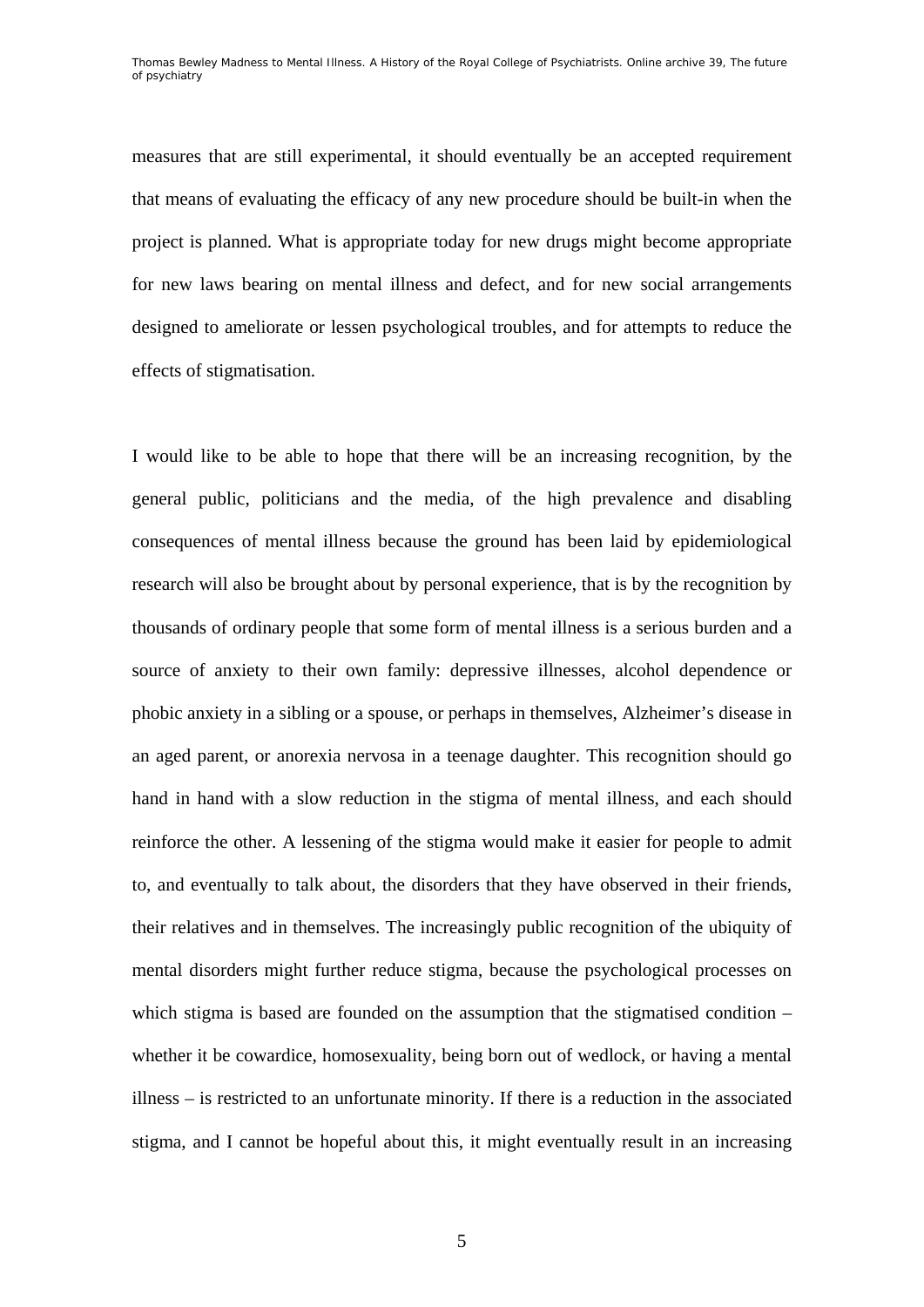willingness, by politicians and the general public, to devote a higher proportion of health-care spending to the treatment of psychiatric disorders. There is no doubt that the symptoms and illnesses that people complain of always attract more resources than those that they are reluctant to admit to. But stigma has more subtle effects on funding as well. When competition for funds is intense, as it usually is, the lion's share will always tend to go to the most 'deserving' patients and illnesses. And when budgets have to be cut in order to balance the books – a recurring feature of the NHS – one of the easiest budgets to cut has been, until now, the mental health budget, because fewer people protest. And fewer people protest because they do not regard psychiatric facilities as relevant to the needs of their own family, or if they do they do not admit it. Unfortunately the desire to lock up anyone believed to be dangerous may also lead to increased stigma for the mentally ill.

We can expect to see further advances in our understanding of the aetiology and pathogenesis of mental disorders. The volume and sophistication of clinical and epidemiological research have been increasing. So too have the scale and sophistication of basic research into the human brain, and the willingness to fund such research. Nowadays, many of the most able young biochemists, pharmacologists and physiologists find that brain research is challenging, fascinating and potentially rewarding territory to work in. Understanding of fundamental psychological processes such as memory, speech and perception should increase slowly. The major disorders that cause the most disability are fundamentally disorders of cerebral functions. Progress, however, is likely to be slow since the schizophrenias are still more complex than we like to admit. It is unlikely that we will fully understand them until scientific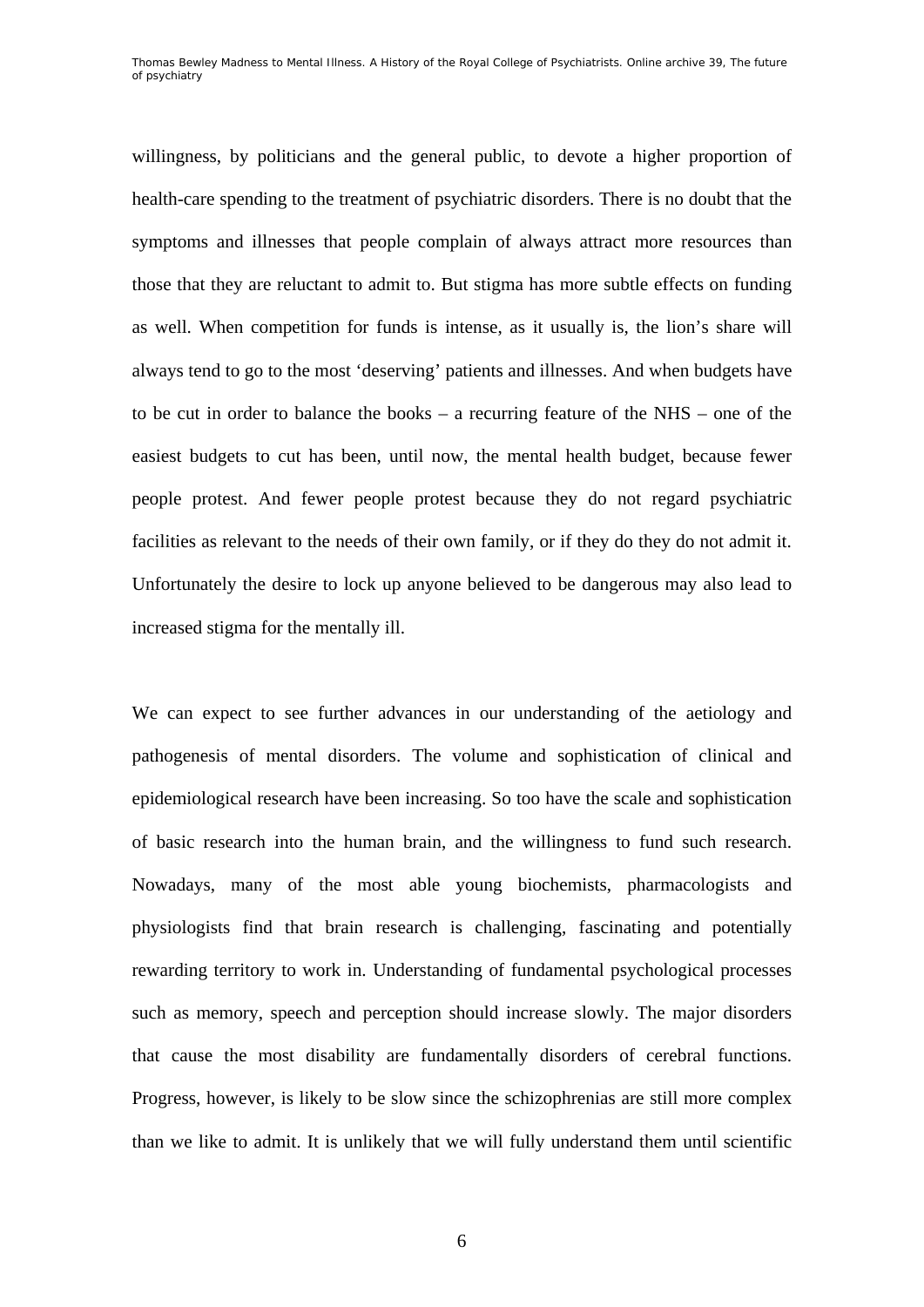research into the chemical processes within single cells and the mechanisms of transmission of information within the cell are fully understood. It will also be necessary to understand the complex interaction of all the factors that are involved in the cause of this illness. These will include genetic, biochemical, sociological and psychological inputs as well as developmental studies from foetal to adult life.

In the 1950s psychiatry acquired a series of effective therapies that were all chance discoveries. The therapeutic effects of phenothiazines, tricyclic antidepressants, monoamine oxidase inhibitors and lithium were all discovered fortuitously within a few years of one another by researchers who were looking for something quite different, and our understanding of how these drugs work remains incomplete. We may, of course, acquire other effective and novel therapies in equally fortuitous ways in the future. Hopefully we will eventually acquire potent new therapies, not by luck, but by a rational process of development based on a better understanding of aetiology. The cholinesterase inhibitors currently used for the treatment of Alzheimer's disease may be the harbingers of such developments. Although these cholinesterase inhibitors appear to be only modestly and temporarily effective, Alzheimer's disease seems closer to yielding some of its secrets than other major psychiatric disorders. Drug companies continue to develop amyloid protease inhibitors or amyloid precursor protein antagonists, and it is possible that a means will be found to prevent or delay the deposition of amyloid. If this happens, with a prevention of the development of the symptoms of this disease, the consequences for the image of the psychiatry of old age should be as profound as those for patients, their families and the nursing home industry.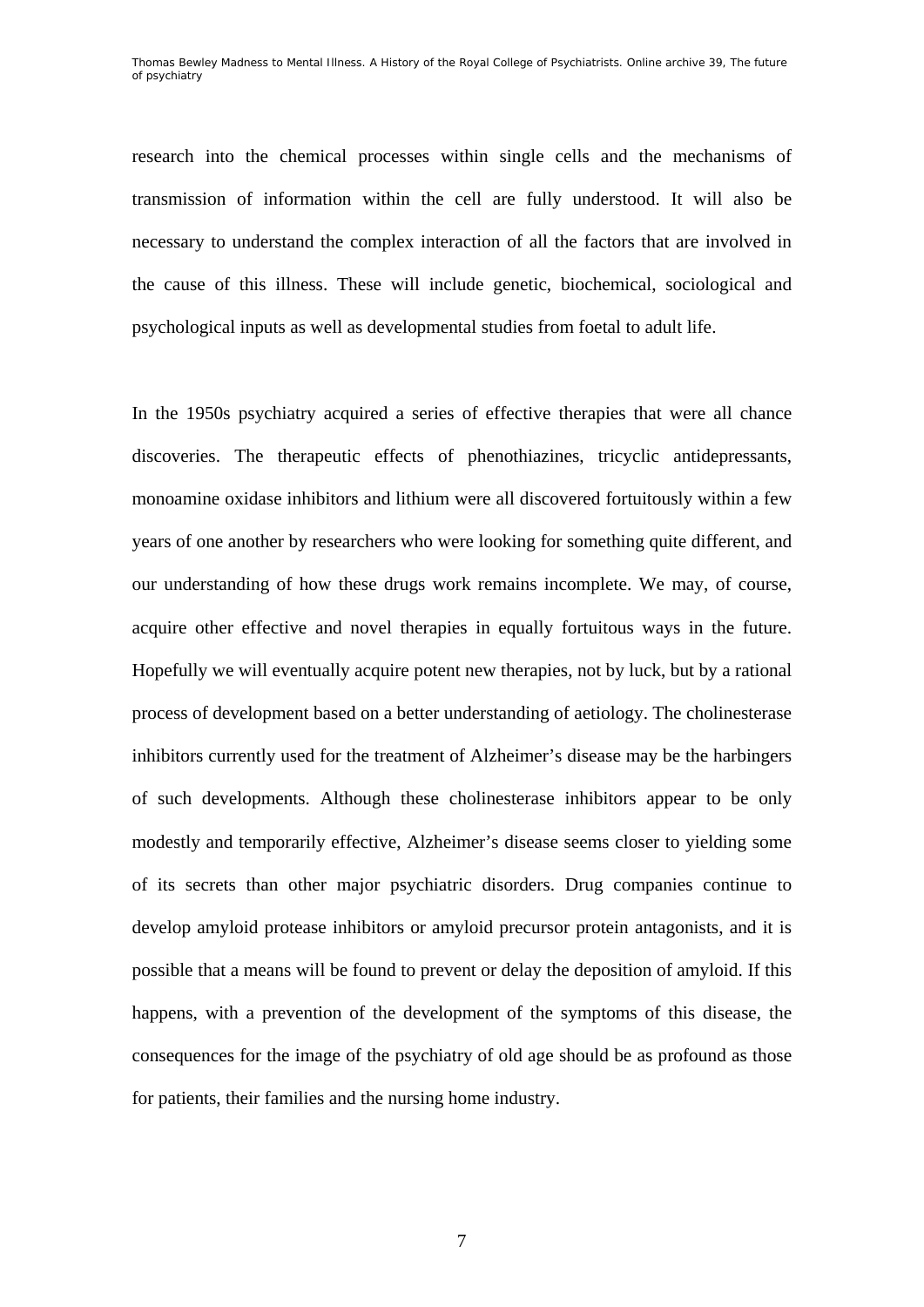Therapeutic advances in the future will not all be pharmacological. In the past few years there has been the development, mainly by clinical psychologists, of more effective psychological therapies for the treatment of anxiety states, for drug-resistant hallucinations and delusions and, perhaps, for reducing the risk of relapse in bipolar disorder. Other effective psychological and social therapies will presumably continue to be developed and deployed. Mental health and social services may become more closely aligned.

Psychiatry may become more 'biological' and less conceptually isolated from the rest of medicine. It has been a backward branch of medicine in the sense that the aetiology and pathogenesis of the conditions treated are less well understood than many other medical specialities. It is still forced to define most of its disorders by their clinical syndromes. This is an inevitable consequence of the complexity of the structure and functions, and experimental inaccessibility, of the human brain compared with those of, for example, the heart, the kidney or the skin. The perceived differences between mental and physical disorders should narrow as psychiatry acquires the technological trappings of internal medicine.

The rest of medicine should become more aware of and interested in psychological and social influences on morbidity and mortality. The evidence that simple psychological treatments can alleviate symptoms and reduce the treatment-seeking behaviour of many patients with somatic symptoms and the demand from patients themselves for a different doctor-patient relationship may impel physicians and surgeons to think more about psychological therapies. There may be a general recognition, by informed laymen

8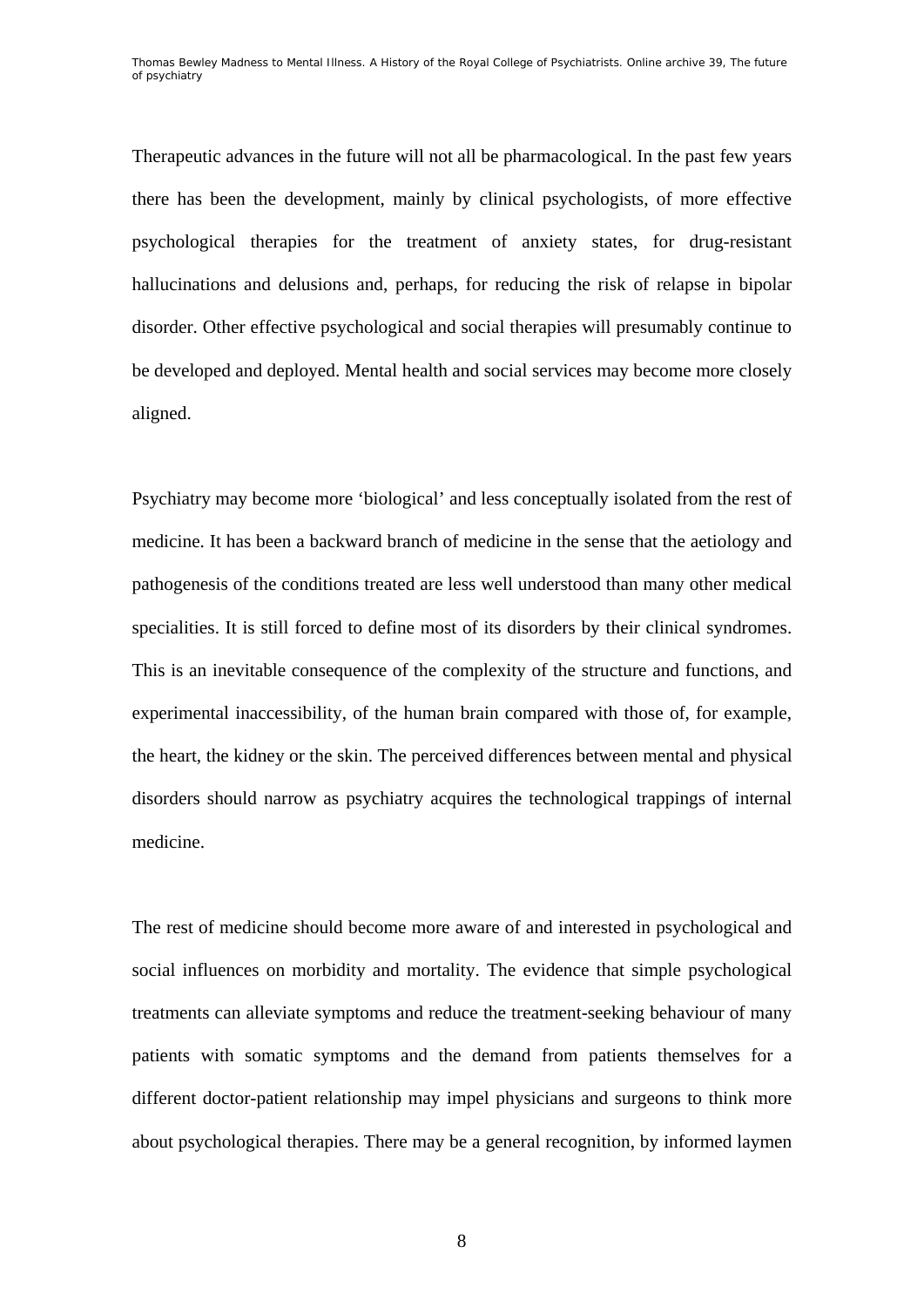as well as by the rest of the medical profession, that there is no fundamental difference between mental and physical illness and that arguments about whether the chronic fatigue and irritable bowel syndromes are 'organic' or 'psychiatric disorders' are devoid of meaning.

There will be other changes that will affect psychiatry. Three of the main social or economic changes that will almost certainly have a major impact, not just on psychiatry but on the whole of medicine, are: the rise of consumerism and changing public attitudes to doctors; the increasing determination of governments to limit expenditure on health care; and increasing competition between different health-care professions.

Organisations representing people whom psychiatrists regard as patients, but who regard themselves as clients, users or even as survivors, should become better organised, more confident and more influential in the future. Increasingly, these user organisations will demand a greater voice in policy decisions at all levels (national and local), in clinical governance, and in the training of psychiatrists. Some psychiatrists find this uncomfortable, as some user representatives are strident, and deeply critical of their own experiences of psychiatric services. Psychiatrists have a common interest with such consumer groups in combating the stigma of mental illness and in persuading health departments and purchasing authorities to devote more resources to mental health.

Public attitudes to doctors are changing. This 'death of deference', affects all authority figures and all experts, from the Archbishop of Canterbury to nuclear physicists. Attitudes to doctors, and particularly to NHS consultants, have changed in response to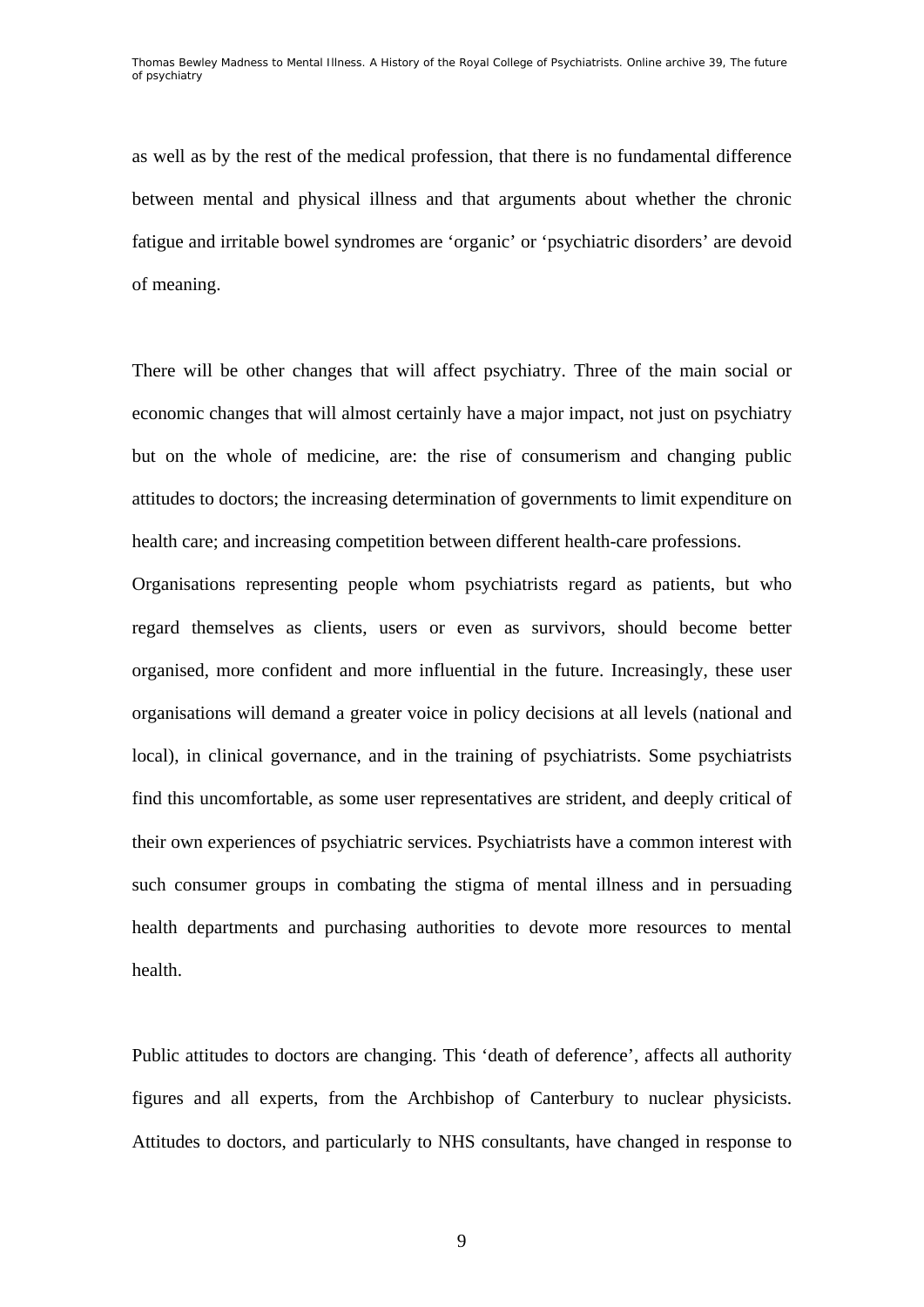repeated revelations of consultant incompetence. Such revelations have damaged public trust in doctors and damaged the prestige of medicine. This has happened at a time when the average competence of British doctors is probably higher than it has ever been before. The balance of power between psychiatrists and both the Government and their patients has been permanently changed. Doctors are faced with a progressive loss of clinical autonomy as well as of prestige in all industrial countries. It is likely that this change will continue. The prescribing of expensive medicines and the introduction of expensive technologies, and the National Institute for Clinical Excellence (NICE) will be one of the mechanisms for achieving this aim. Future governments are likely to share this determination even if they use different means. The College has been a strong proponent of evidence-based medicine and the use of evidence-based guidelines and may be expected to continue both to develop these and promote their use. There is a risk that future governments, desperate to control health-care costs, will start to suborn the process of guideline development and transform what ought to be a distillation of all relevant clinical evidence as an aid to clinical decision-making into a management protocol based largely on financial considerations. Management protocols recently imposed by some American health maintenance organisations are not an encouraging precedent.

In the short term it is reasonable to expect a continuation of present trends in psychiatry. Advances in the understanding of brain function and malfunction will inevitably have implications for psychiatry, though all mental disorders will not be reducible to organic causes in terms of brain cell or brain system pathology. There are many changes in somatic structure and function that are brought about by experiences. In time, more